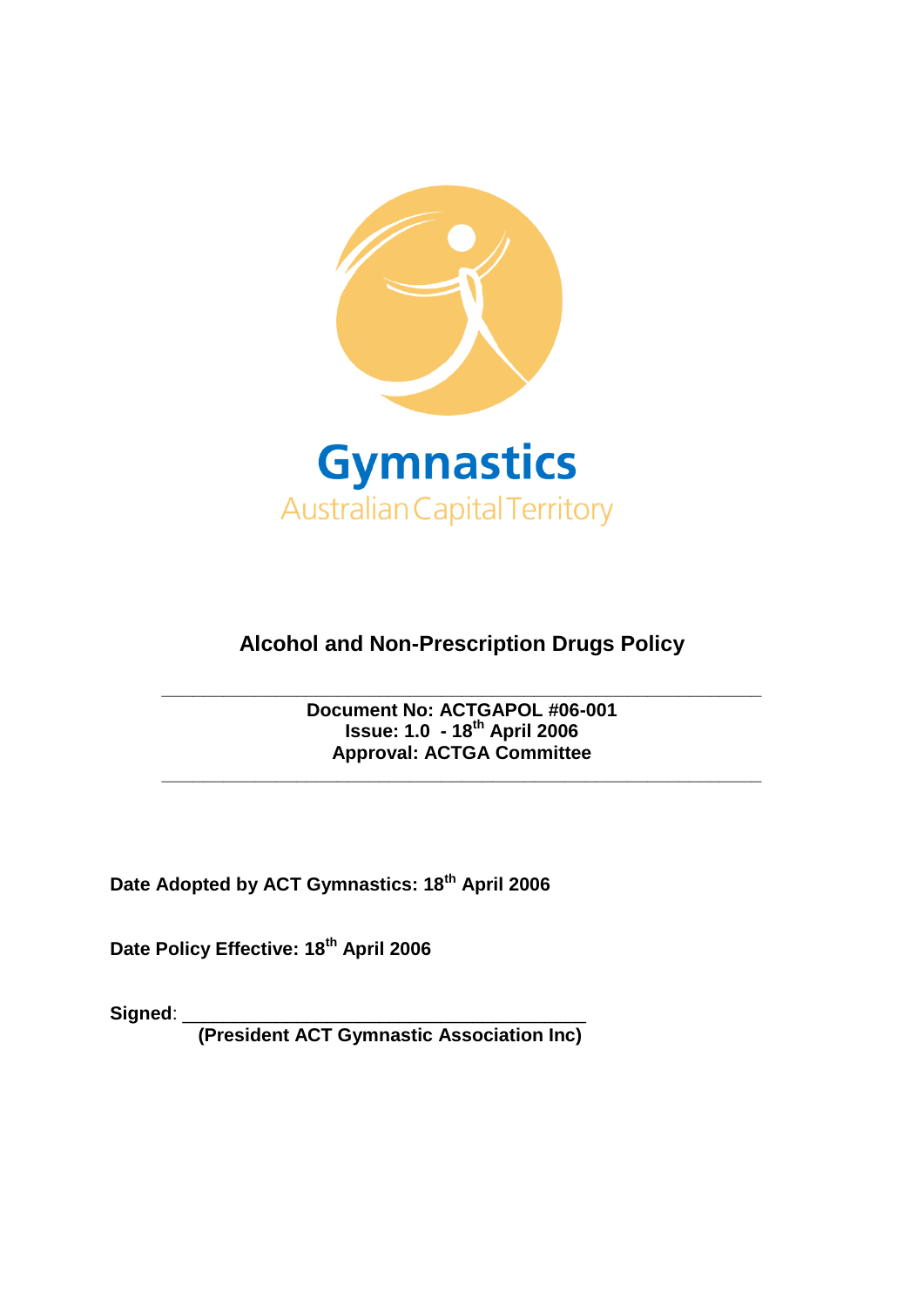## **1 INTENT OF THE POLICY**

#### **1.1 General**

This policy has been designed to address and manage the issues about alcohol and nonprescriptive drug use in the sport of gymnastics.

It relates to both "on the field of play" and "off the field of play" issues and the duty of care for all ACTGA members.

In addition, the ACTGA Anti-Doping Policy **#ACTGAPOL 01-001** outlines the ACTGA position on the use of performance enhancing drugs and doping practises.

### **1.1.1 On the Field of Play**

The policy is designed to:

- ensure gymnastics is always performed in safe conditions;
- clarify to all participants the actions that will be implemented should any alcohol and drug use or the effects of alcohol and drug use be observed;
- clarify who should take action;
- relate to on the field of play gymnasts, coaches, managers, officials and observers at an event
- ensure that all team members are knowledgeable and compliant to the Drug Policy as set by Gymnastic Australia.

### **1.1.2 Off the Field of Play**

The policy is designed to:

- support 'responsible drinking' behaviour;
- educate the gymnastic community on 'responsible drinking' behaviour;
- reinforce that underage drinking will not be permitted;
- clarify the actions that will be taken by whom should alcohol consumption go beyond 'responsible drinking' behaviour;
- clarify the actions that will be taken by whom in respect to the use of non-prescriptive drug use.

#### **1.2 Scope**

This Policy applies to all members of the ACTGA, employees, officers, administrators, volunteers, coaches, judges, athletes and officials **(***Members***).**

#### **1.3 Updates**

This Policy will be reviewed and updated accordingly as part of the ACTGA annual policy review process.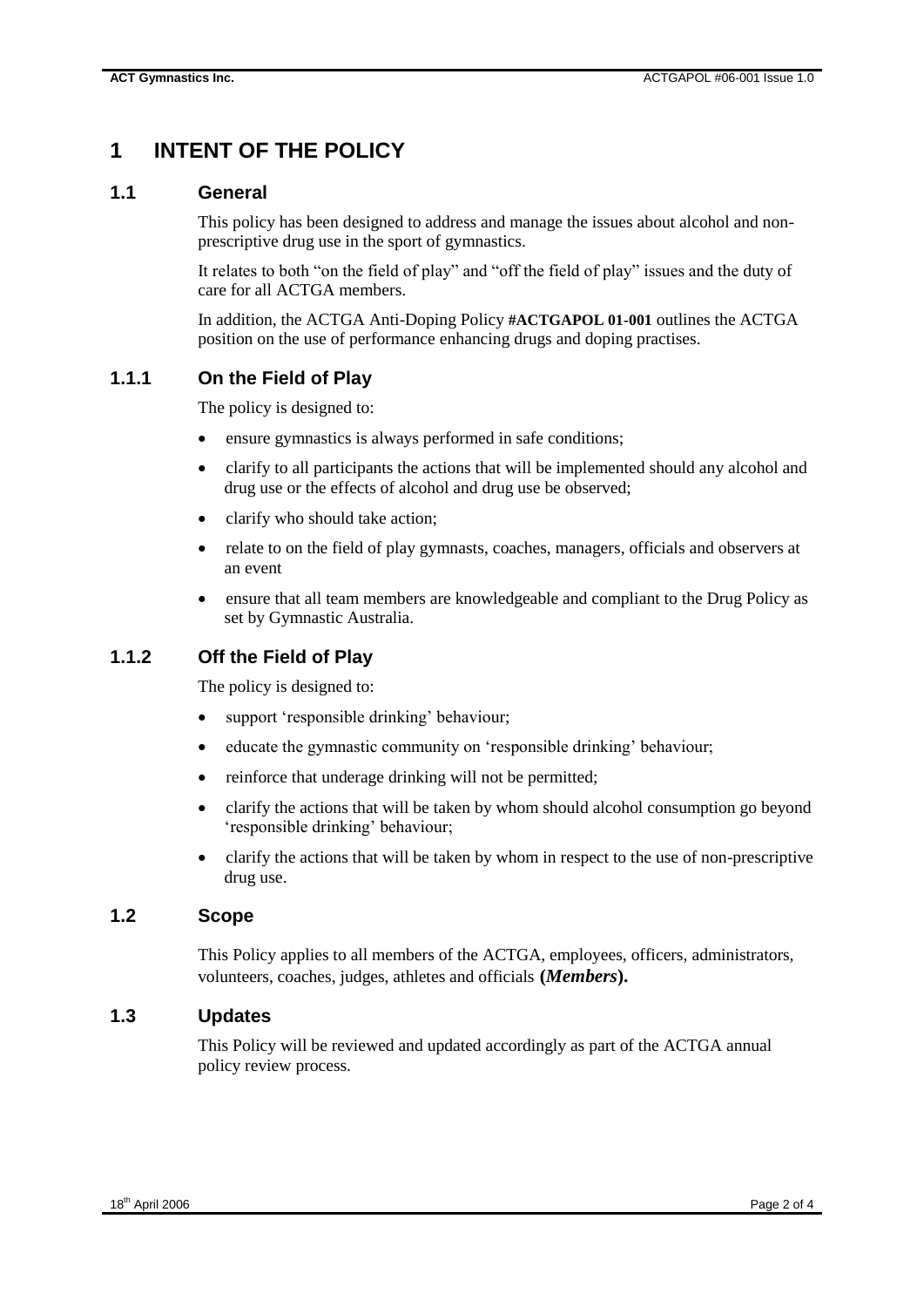## **2 POLICY BACKGROUND AND RATIONALE**

### **2.1 Background**

A number of ACTGA and Gymnastics Australia (GA) policies and agreements provide relevant background information to this policy.

- Coaches code of ethics;
- Member Protection Policy:
- Team Agreement;
- Territory Good Sport Program.

Responsible drinking is supported by ACTGA at off the field of play activities conducted by ACTGA or GA (related to activities where alcohol is served). There are no circumstances within the ACTGA where people under the legal drinking age are to be served alcohol or under which the ACTGA would condone the consumption of alcohol by members under the legal drinking age. There are no circumstances within the jurisdiction of the ACTGA that permit participation in any gymnastic performance or training by a gymnast, coach or other official when alcohol or non-prescription drugs have been consumed prior to and the effects of that consumption can be observed.

## **3 HOW THE POLICY WORKS**

### **3.1 Alcohol and Non-Prescription Drug Use On the Field of Play**

- 3.1.1 The ACTGA supports the Anti-Doping Policy adopted by GA and the Australian Sports Commission. It is the responsibility of all athletes, coaches, managers and primary care givers to be familiar and compliant with this policy. The full policy is available from the ACTGA.
- 3.1.2 Athletes must comply with demands for random drug testing implemented by the appropriate entity. It is the athlete's responsibility to be aware of testing procedures and to insist due process is followed.
- 3.1.3 There are no circumstances within the jurisdiction of the ACTGA that permit participation in any gymnastic performance or training when alcohol or non-prescription drugs have been consumed prior to the event and its effects either observed or suspected.
- 3.1.4 Any athlete, coach, manager or team official, representing the ACT at any event and observed or suspected of being under the influence of alcohol or non-prescription drugs is to be ruled ineligible to participate by the Head of Delegation or a person appointed by the ACTGA Committee.
- 3.1.5 Any athlete, coach, manager or team official participating at any ACTGA event and observed or suspected of being under the influence of alcohol or non-prescription drugs is to be ruled ineligible to participate by the Competition Director or a person appointed by the event committee.

## **3.2 Alcohol and Non-Prescription Drug Use Off the Field of Play**

3.2.1 At any event conducted by ACTGA, offending guests, including any ACTGA member, will be asked to leave the event by management or security personnel. Further action relating to future attendance, may be implemented in the case of repeat misbehaviour.